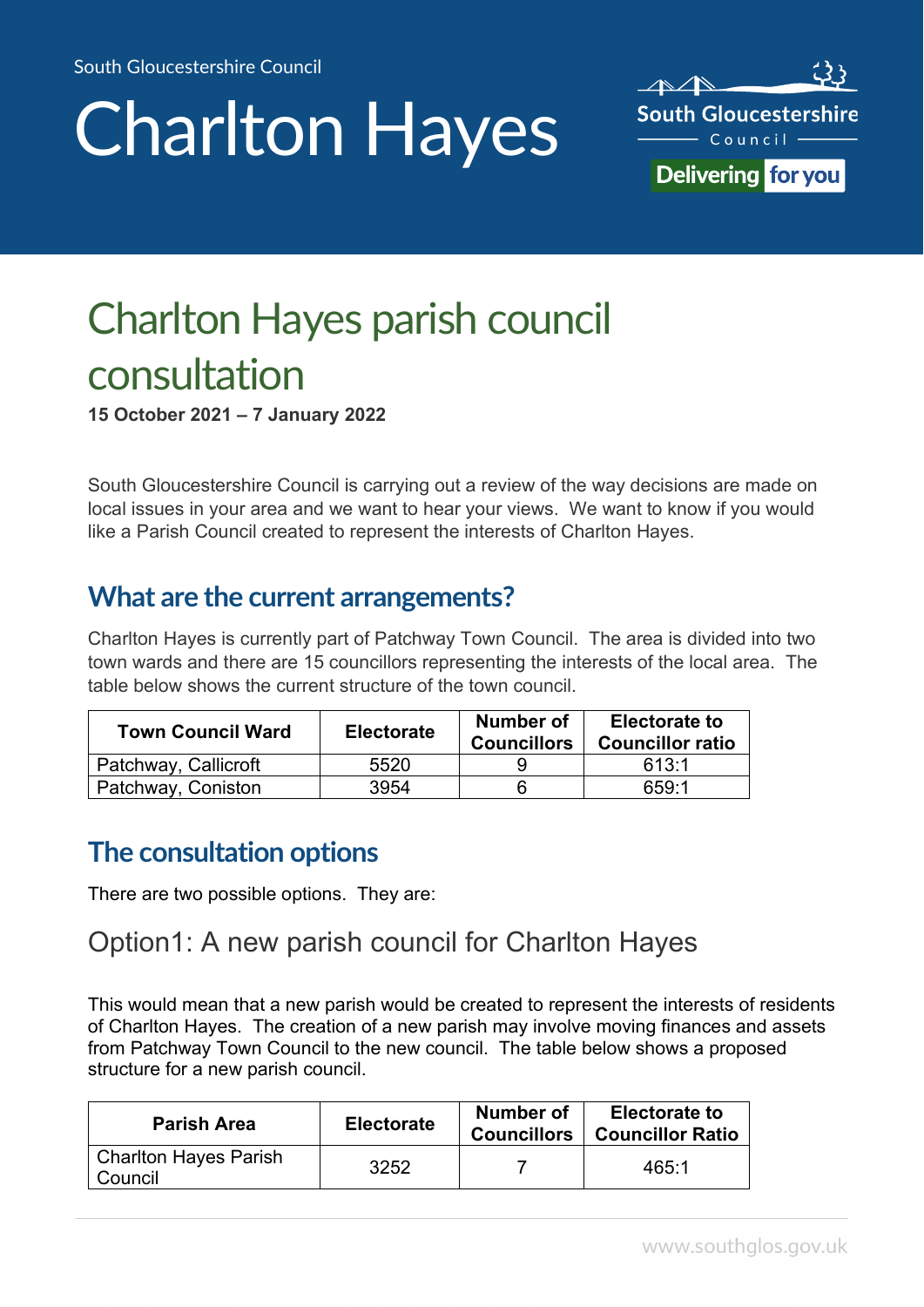#### **What will being part of a separate parish council mean?**

If a new parish council was created for Charlton Hayes this could result in the following changes:

- A stronger voice on what happens in Charlton Hayes, such as planning applications and the management of public spaces
- Greater control over the look and feel of your area, for instance adding additional seating and bins in public spaces
- Better reporting on value for money the parish council will have to report to you on local spending and how they have delivered what you asked for

If a new parish was created, it would set its own parish tax (precept). Residents already pay an annual tax (precept) to Patchway Town Council who provide some of your local services.

#### **Proposed area for Charlton Parish Council** – next page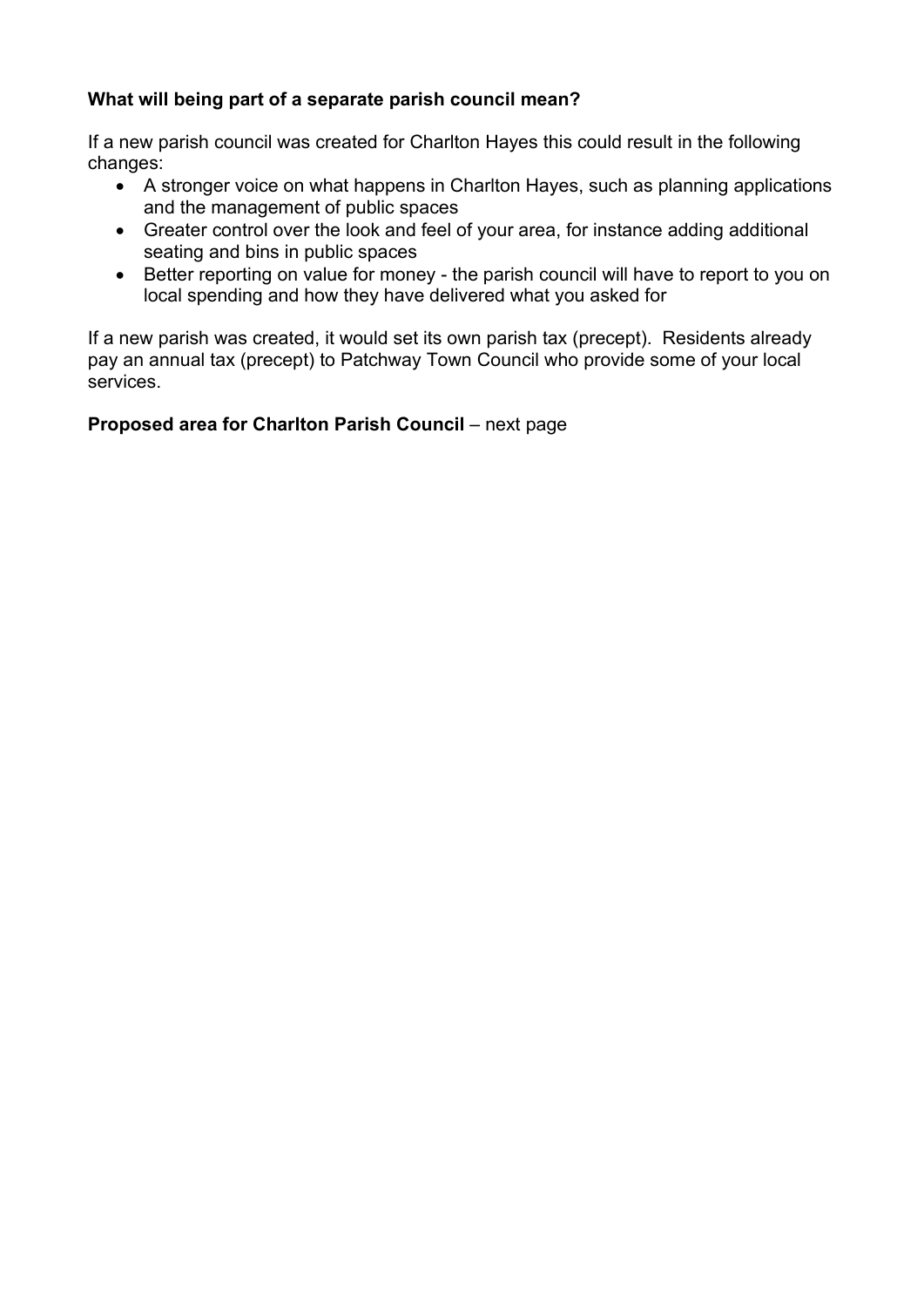